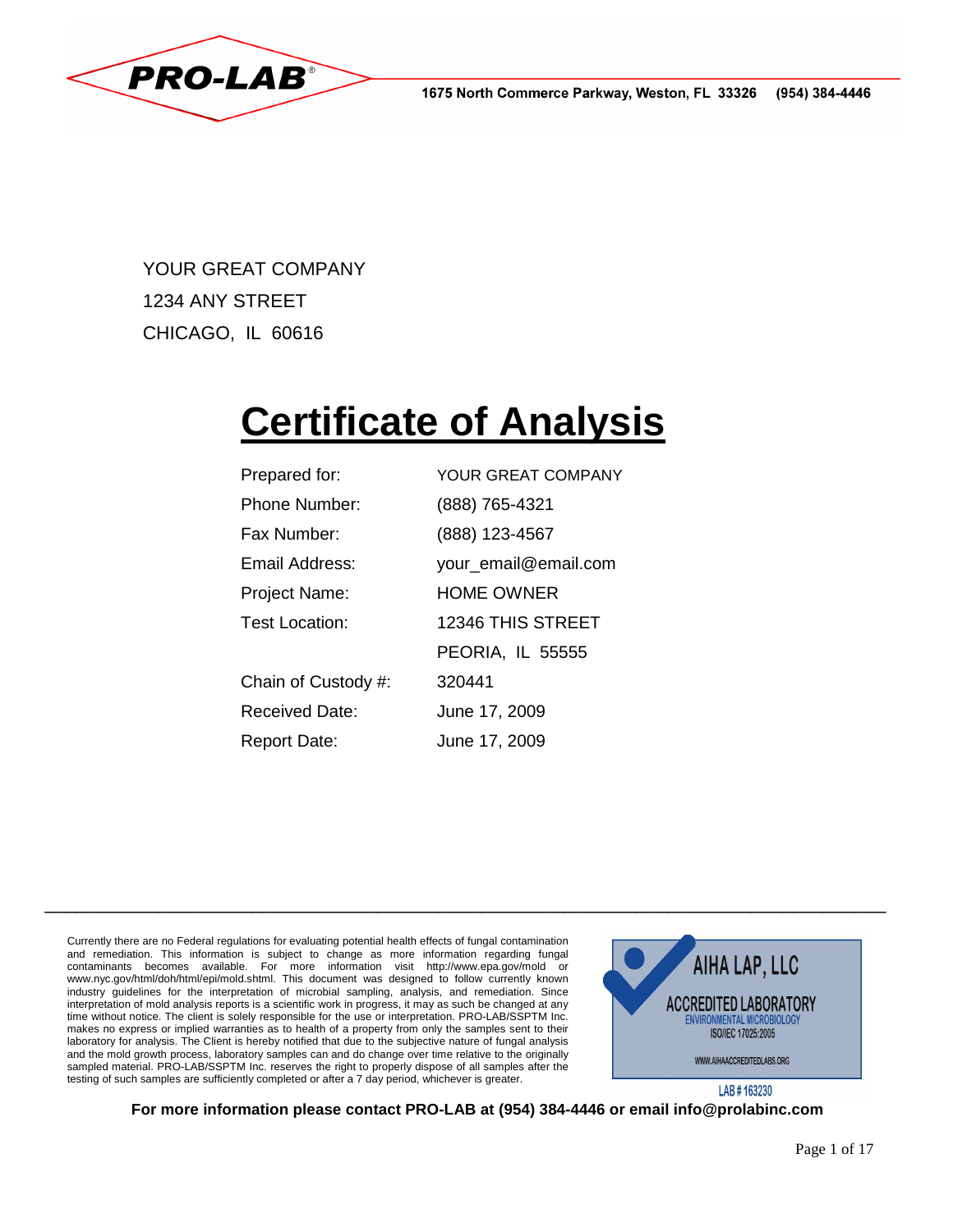

1675 North Commerce Parkway, Weston, FL 33326 (954) 384-4446

**Prepared for :** YOUR GREAT COMPANY **Test Address :** HOME OWNER

12346 THIS STREET

PEORIA, IL 55555

| <b>ANALYSIS METHOD</b>                       | Spore trap analysis |                     | Spore trap analysis |                     | Spore trap analysis |                         |                | Spore trap analysis |                        |                |                    |              |
|----------------------------------------------|---------------------|---------------------|---------------------|---------------------|---------------------|-------------------------|----------------|---------------------|------------------------|----------------|--------------------|--------------|
| <b>LOCATION</b>                              | Bedroom             |                     |                     | Den                 |                     | Play Room               |                |                     | <b>Outside Control</b> |                |                    |              |
| <b>COC / LINE #</b>                          | 320441-1            |                     |                     | 320441-2            |                     | 320441-3                |                |                     | 320441-4               |                |                    |              |
| <b>SAMPLE TYPE &amp; VOLUME</b>              | AIR-O-CELL - 75L    |                     | AIR-O-CELL - 75L    |                     | AIR-O-CELL - 75L    |                         |                | AIR-O-CELL - 75L    |                        |                |                    |              |
| <b>SERIAL NUMBER</b>                         |                     | 123451              |                     | 123452              |                     | 123453                  |                |                     | 123454                 |                |                    |              |
| <b>COLLECTION DATE</b>                       |                     | Jun 10, 2009        |                     |                     | Jun 10, 2009        |                         | Jun 10, 2009   |                     |                        | Jun 10, 2009   |                    |              |
| <b>ANALYSIS DATE</b>                         |                     | Jun 17, 2009        |                     |                     | Jun 17, 2009        |                         | Jun 17, 2009   |                     |                        | Jun 17, 2009   |                    |              |
| <b>RESULT</b>                                |                     | <b>NOT ELEVATED</b> |                     | <b>NOT ELEVATED</b> |                     | <b>ELEVATED</b>         |                |                     | <b>CONTROL</b>         |                |                    |              |
|                                              | Raw                 | Spores              | Percent             | Raw                 | Spores              | Percent                 | Raw            | Spores              | Percent                | Raw            | Spores             | Percent      |
| <b>IDENTIFICATION</b>                        | Count               | per m <sup>3</sup>  | of Total            | Count               | per m <sup>3</sup>  | of Total                | Count          | per m <sup>3</sup>  | of Total               | Count          | per m <sup>3</sup> | of Total     |
| <b>Alternaria</b>                            | 8                   | 107                 | 3                   | 4                   | 53                  | $\overline{2}$          | 20             | 267                 | 10                     | 28             | 373                | 3            |
| <b>Beltrania</b>                             |                     |                     |                     |                     |                     |                         |                |                     |                        | 8              | 107                | 1            |
| <b>Bipolaris/Drechslera</b>                  | 12                  | 160                 | 5                   | 4                   | 53                  | $\overline{\mathbf{c}}$ | 4              | 53                  | $\overline{2}$         | 12             | 160                | $\mathbf{1}$ |
| Cercospora                                   |                     |                     |                     |                     |                     |                         |                |                     |                        | 36             | 480                | 4            |
| Chaetomium                                   |                     |                     |                     |                     |                     |                         | 40             | 533                 | 21                     |                |                    |              |
| Cladosporium                                 | 16                  | 213                 | 6                   | 32                  | 427                 | 17                      | 24             | 320                 | 13                     | 216            | 2,880              | 25           |
| Curvularia                                   |                     |                     |                     |                     |                     |                         |                |                     |                        | $\overline{4}$ | 53                 | < 1          |
| Epicoccum                                    | 12                  | 160                 | 5                   | 8                   | 107                 | 4                       |                |                     |                        | 24             | 320                | 3            |
| <b>Other Ascospores</b>                      | 64                  | 853                 | 25                  | 48                  | 640                 | 26                      | 16             | 213                 | 8                      | 176            | 2,347              | 21           |
| <b>Other Basidiospores</b>                   | 100                 | 1,333               | 39                  | 48                  | 640                 | 26                      | 20             | 267                 | 10                     | 268            | 3,573              | 32           |
| Penicillium/Aspergillus                      | 20                  | 267                 | 8                   | 28                  | 373                 | 15                      | 12             | 160                 | 6                      | 12             | 160                | $\mathbf{1}$ |
| <b>Pithomyces</b>                            | 4                   | 53                  | 2                   |                     |                     |                         |                |                     |                        |                |                    |              |
| <b>Rusts</b>                                 | 4                   | 53                  | 2                   | 4                   | 53                  | $\overline{2}$          |                |                     |                        | 16             | 213                | 2            |
| Smuts, myxomycetes                           | 16                  | 213                 | 6                   | 8                   | 107                 | 4                       | 12             | 160                 | 6                      | 48             | 640                | 6            |
| <b>Stachybotrys</b>                          |                     |                     |                     |                     |                     |                         | 44             | 587                 | 23                     |                |                    |              |
| <b>TOTAL SPORES</b>                          | 256                 | 3,412               | 100                 | 184                 | 2,453               | 100                     | 192            | 2,560               | 100                    | 848            | 11,306             | 100          |
| Minimum detection limit:                     |                     | 53                  |                     |                     | 53                  |                         |                | 53                  |                        |                | 53                 |              |
| <b>BACKGROUND DEBRIS</b>                     |                     | Light               |                     | Moderate            |                     | Moderate                |                |                     | Light                  |                |                    |              |
| <b>Cellulose Fiber</b>                       | 24                  | 320                 |                     | 20                  | 267                 |                         | 48             | 640                 |                        | $\overline{4}$ | 53                 |              |
| <b>Fiberglass</b>                            | 8                   | 107                 |                     | 8                   | 107                 |                         | 4              | 53                  |                        |                |                    |              |
| <b>Insect Fragments</b>                      |                     |                     |                     | $\overline{4}$      | 53                  |                         | $\overline{4}$ | 53                  |                        | 12             | 160                |              |
| <b>Plant Fragments</b>                       | 4                   | 53                  |                     |                     |                     |                         |                |                     |                        |                |                    |              |
| Pollen                                       | 16                  | 213                 |                     | 12                  | 160                 |                         | 8              | 107                 |                        | 48             | 640                |              |
| <b>OBSERVATIONS &amp;</b><br><b>COMMENTS</b> |                     |                     |                     |                     |                     |                         |                |                     |                        |                |                    |              |

Background debris estimates the amount of particles that are not pollen or spores and directly affects the accuracy of the spore counts. The categories of Light, Moderate, Heavy and Too Heavy for Accurate Count, are used to indicate the amount of deposited debris. Increasing amounts of debris will obscure small spores and can prevent spores from impacting onto the slide. Spore counts that are included with Heavy or Too Heavy for Accurate Count are minimal counts and the actual numbers of spores are likely much higher. Total percent may not equal 100% due to rounding.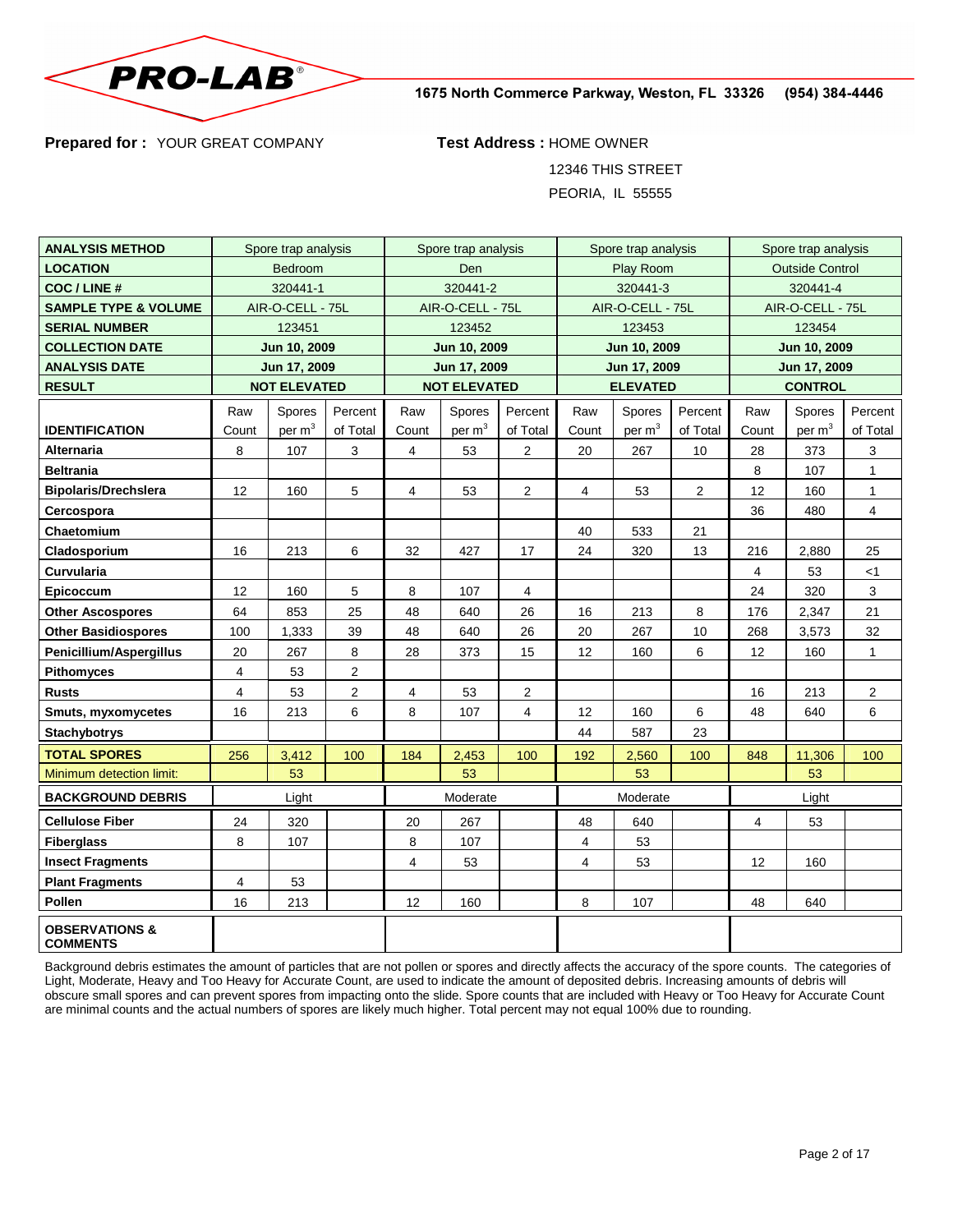

1675 North Commerce Parkway, Weston, FL 33326 (954) 384-4446

**Prepared for :** YOUR GREAT COMPANY **Test Address :** HOME OWNER

12346 THIS STREET

PEORIA, IL 55555

| <b>ANALYSIS METHOD</b>                       | Spore trap analysis |                     |                  | Spore trap analysis    |                    | Spore trap analysis      |                |          | <b>BLANK</b> |       |          |          |
|----------------------------------------------|---------------------|---------------------|------------------|------------------------|--------------------|--------------------------|----------------|----------|--------------|-------|----------|----------|
| <b>LOCATION</b>                              | Kitchen             |                     |                  | <b>Upstairs Office</b> |                    | <b>Upstairs Bathroom</b> |                |          |              |       |          |          |
| <b>COC/LINE#</b>                             | 320441-5            |                     |                  | 320441-6               |                    | 320441-7                 |                |          |              |       |          |          |
| <b>SAMPLE TYPE &amp; VOLUME</b>              | AIR-O-CELL - 75L    |                     | AIR-O-CELL - 75L |                        | AIR-O-CELL - 75L   |                          |                |          |              |       |          |          |
| <b>SERIAL NUMBER</b>                         |                     | 123455              |                  |                        | 123456             |                          | 123457         |          |              |       |          |          |
| <b>COLLECTION DATE</b>                       |                     | Jun 10, 2009        |                  | Jun 10, 2009           |                    | Jun 10, 2009             |                |          |              |       |          |          |
| <b>ANALYSIS DATE</b>                         |                     | Jun 17, 2009        |                  | Jun 17, 2009           |                    | Jun 17, 2009             |                |          |              |       |          |          |
| <b>RESULT</b>                                |                     | <b>NOT ELEVATED</b> |                  | <b>NOT ELEVATED</b>    |                    | <b>NOT ELEVATED</b>      |                |          |              |       |          |          |
|                                              | Raw                 | Spores              | Percent          | Raw                    | Spores             | Percent                  | Raw            | Spores   | Percent      | Raw   | Spores   | Percent  |
| <b>IDENTIFICATION</b>                        | Count               | per $m3$            | of Total         | Count                  | per m <sup>3</sup> | of Total                 | Count          | per $m3$ | of Total     | Count | per $m3$ | of Total |
| Alternaria                                   | 8                   | 107                 | 5                | 4                      | 53                 | 3                        | 8              | 107      | 6            |       |          |          |
| <b>Beltrania</b>                             |                     |                     |                  |                        |                    |                          |                |          |              |       |          |          |
| <b>Bipolaris/Drechslera</b>                  |                     |                     |                  |                        |                    |                          |                |          |              |       |          |          |
| Cercospora                                   |                     |                     |                  |                        |                    |                          |                |          |              |       |          |          |
| Chaetomium                                   |                     |                     |                  |                        |                    |                          |                |          |              |       |          |          |
| Cladosporium                                 | 36                  | 480                 | 23               | 48                     | 640                | 31                       | 32             | 427      | 24           |       |          |          |
| <b>Curvularia</b>                            |                     |                     |                  |                        |                    |                          |                |          |              |       |          |          |
| Epicoccum                                    | 12                  | 160                 | 8                | 12                     | 160                | 8                        | $\overline{4}$ | 53       | 3            |       |          |          |
| <b>Other Ascospores</b>                      | 28                  | 373                 | 18               | 36                     | 480                | 23                       | 32             | 427      | 24           |       |          |          |
| <b>Other Basidiospores</b>                   | 20                  | 267                 | 13               | 28                     | 373                | 18                       | 28             | 373      | 21           |       |          |          |
| Penicillium/Aspergillus                      | 28                  | 373                 | 18               | 12                     | 160                | 8                        | 20             | 267      | 15           |       |          |          |
| Pithomyces                                   |                     |                     |                  |                        |                    |                          |                |          |              |       |          |          |
| Rusts                                        | 8                   | 107                 | 5                | 4                      | 53                 | 3                        |                |          |              |       |          |          |
| Smuts, myxomycetes                           | 16                  | 213                 | 10               | 12                     | 160                | 8                        | 8              | 107      | 6            |       |          |          |
| <b>Stachybotrys</b>                          |                     |                     |                  |                        |                    |                          |                |          |              |       |          |          |
| <b>TOTAL SPORES</b>                          | 156                 | 2,080               | 100              | 156                    | 2,079              | 100                      | 132            | 1,761    | 100          |       |          |          |
| Minimum detection limit:                     |                     | 53                  |                  |                        | 53                 |                          |                | 53       |              |       |          |          |
| <b>BACKGROUND DEBRIS</b>                     | Moderate            |                     | Moderate         |                        | Light              |                          |                |          |              |       |          |          |
| <b>Cellulose Fiber</b>                       | 8                   | 107                 |                  | 12                     | 160                |                          | 4              | 53       |              |       |          |          |
| <b>Fiberglass</b>                            |                     |                     |                  | 8                      | 107                |                          | 4              | 53       |              |       |          |          |
| <b>Insect Fragments</b>                      | 8                   | 107                 |                  |                        |                    |                          |                |          |              |       |          |          |
| <b>Plant Fragments</b>                       |                     |                     |                  | 4                      | 53                 |                          | 4              | 53       |              |       |          |          |
| Pollen                                       | 4                   | 53                  |                  | 4                      | 53                 |                          |                |          |              |       |          |          |
| <b>OBSERVATIONS &amp;</b><br><b>COMMENTS</b> |                     |                     |                  |                        |                    |                          |                |          |              |       |          |          |

Background debris estimates the amount of particles that are not pollen or spores and directly affects the accuracy of the spore counts. The categories of Light, Moderate, Heavy and Too Heavy for Accurate Count, are used to indicate the amount of deposited debris. Increasing amounts of debris will obscure small spores and can prevent spores from impacting onto the slide. Spore counts that are included with Heavy or Too Heavy for Accurate Count are minimal counts and the actual numbers of spores are likely much higher. Total percent may not equal 100% due to rounding.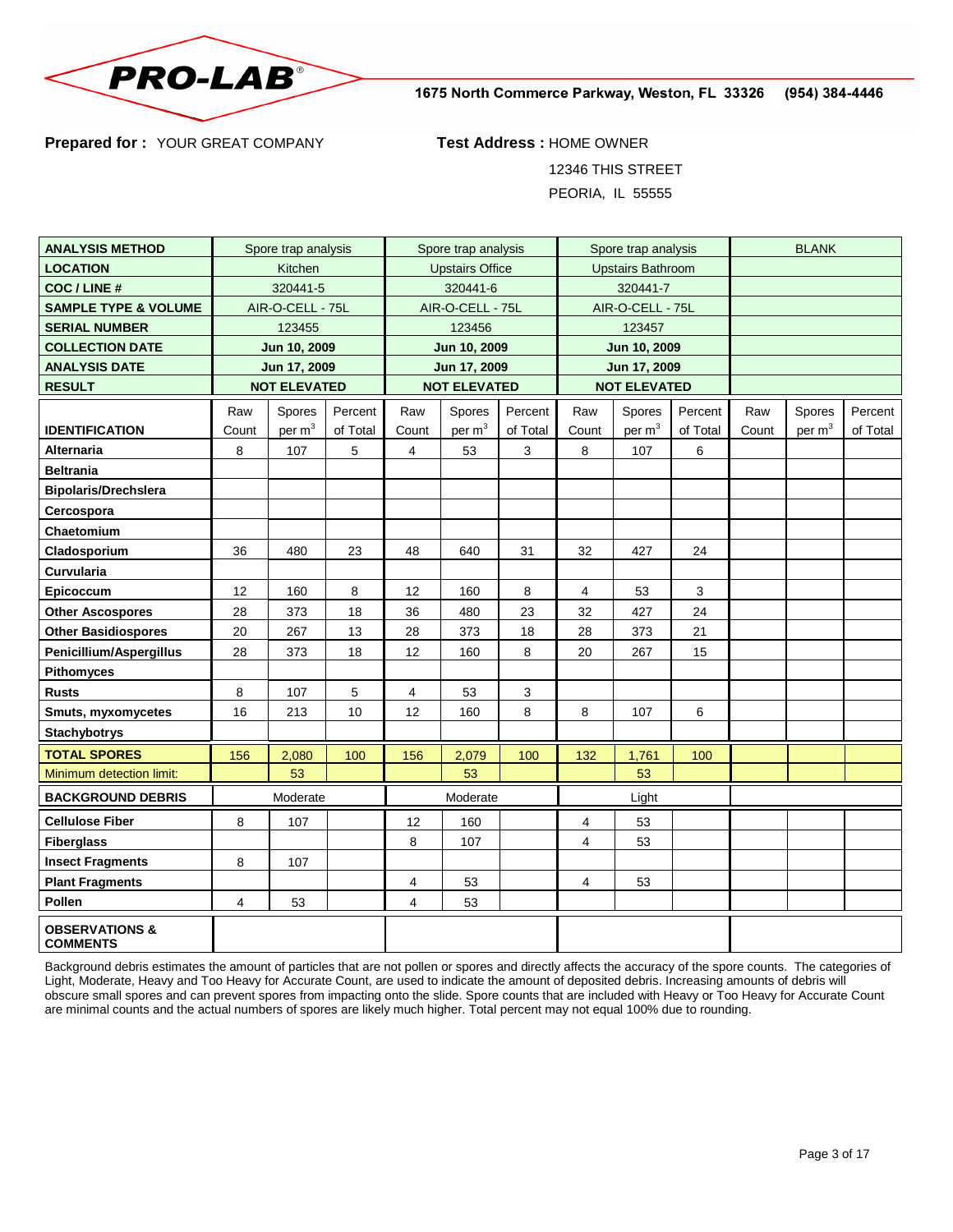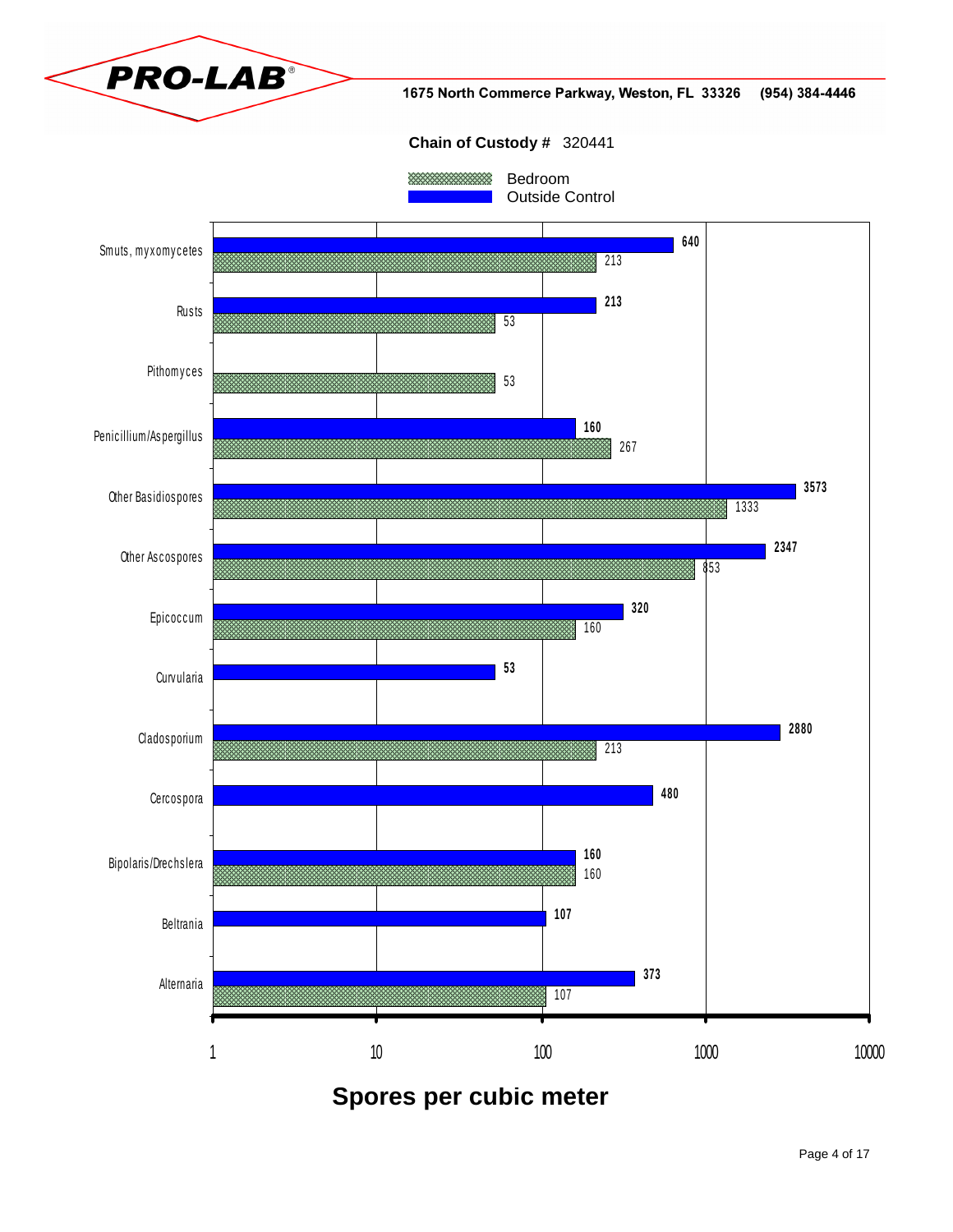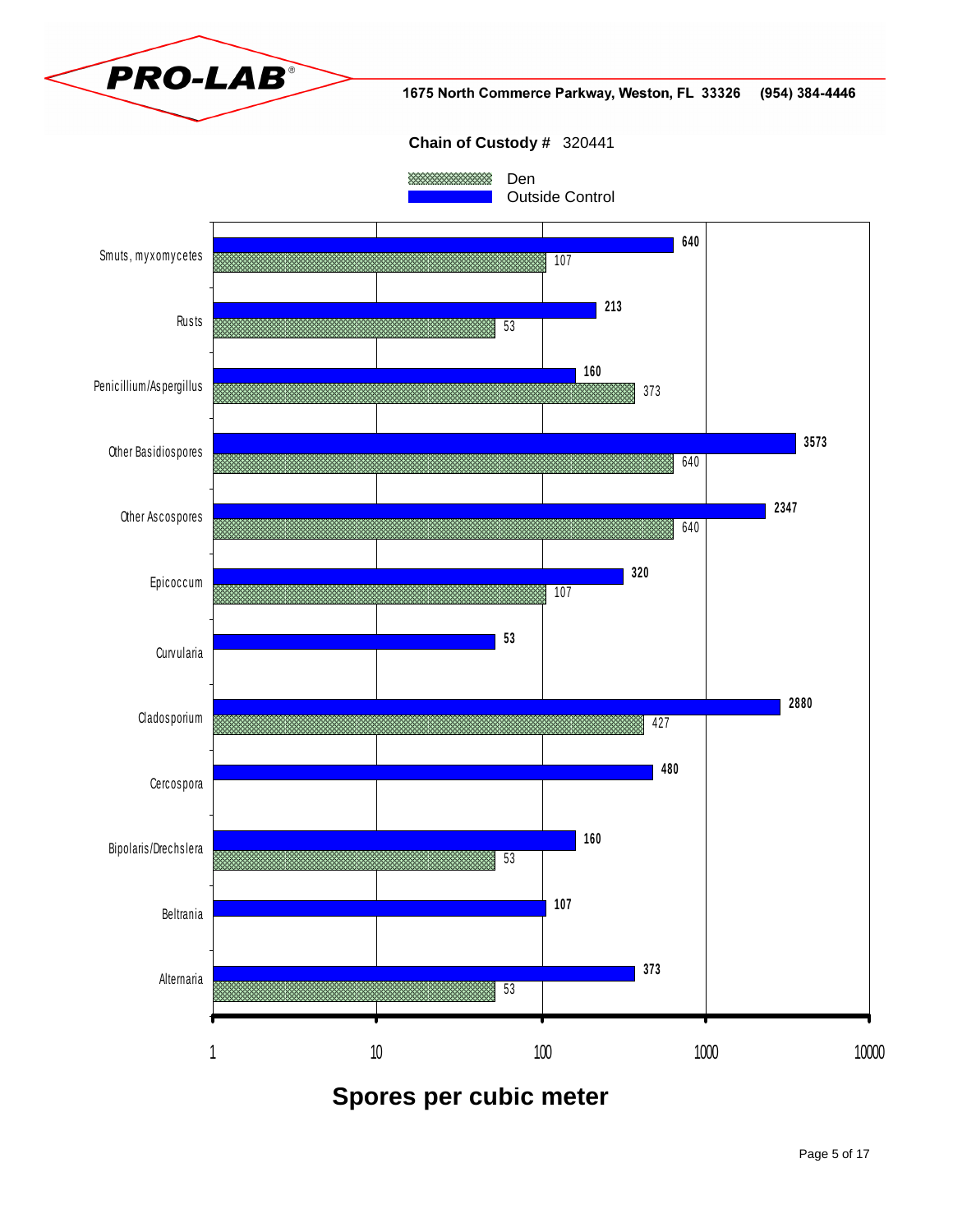

Spores per cubic meter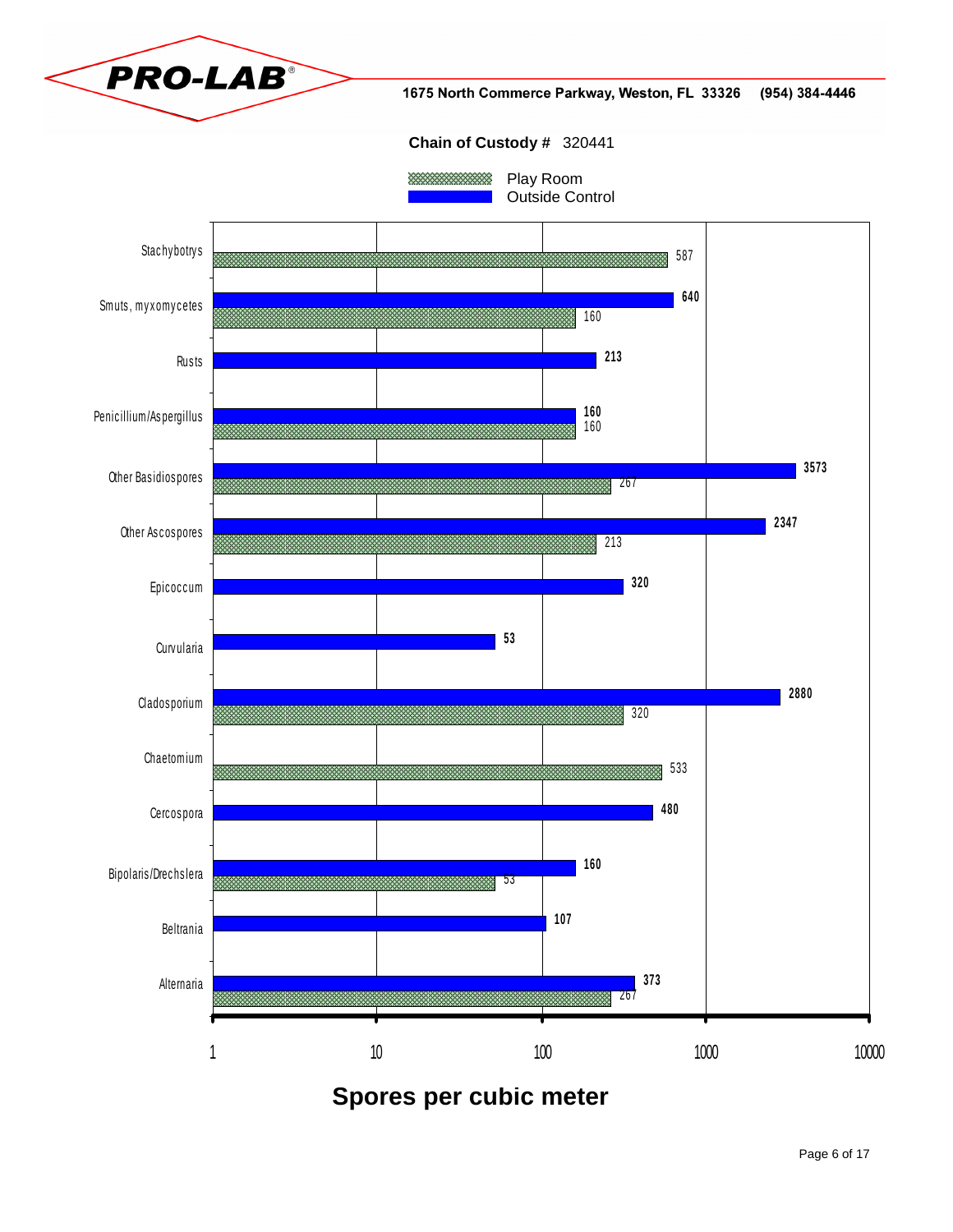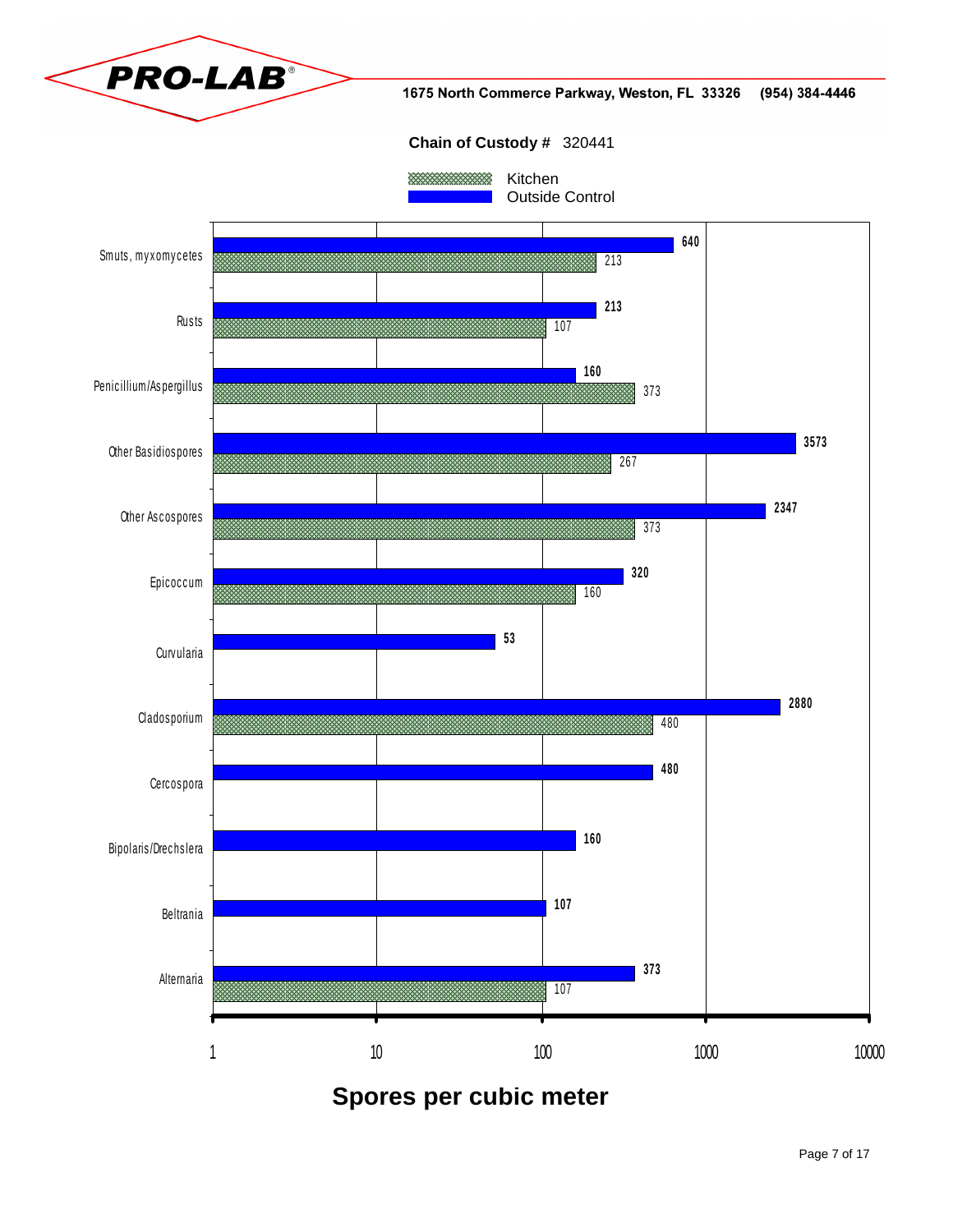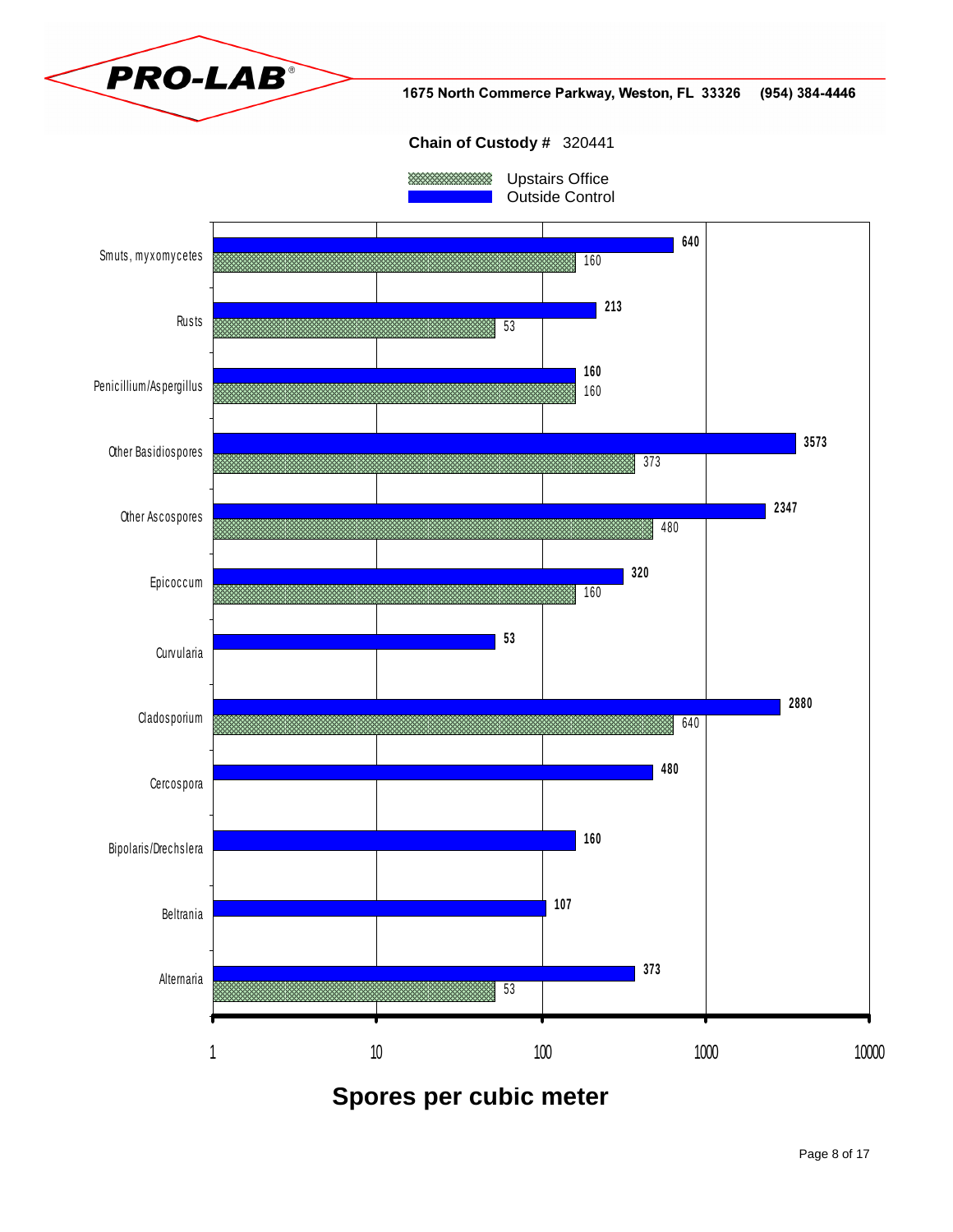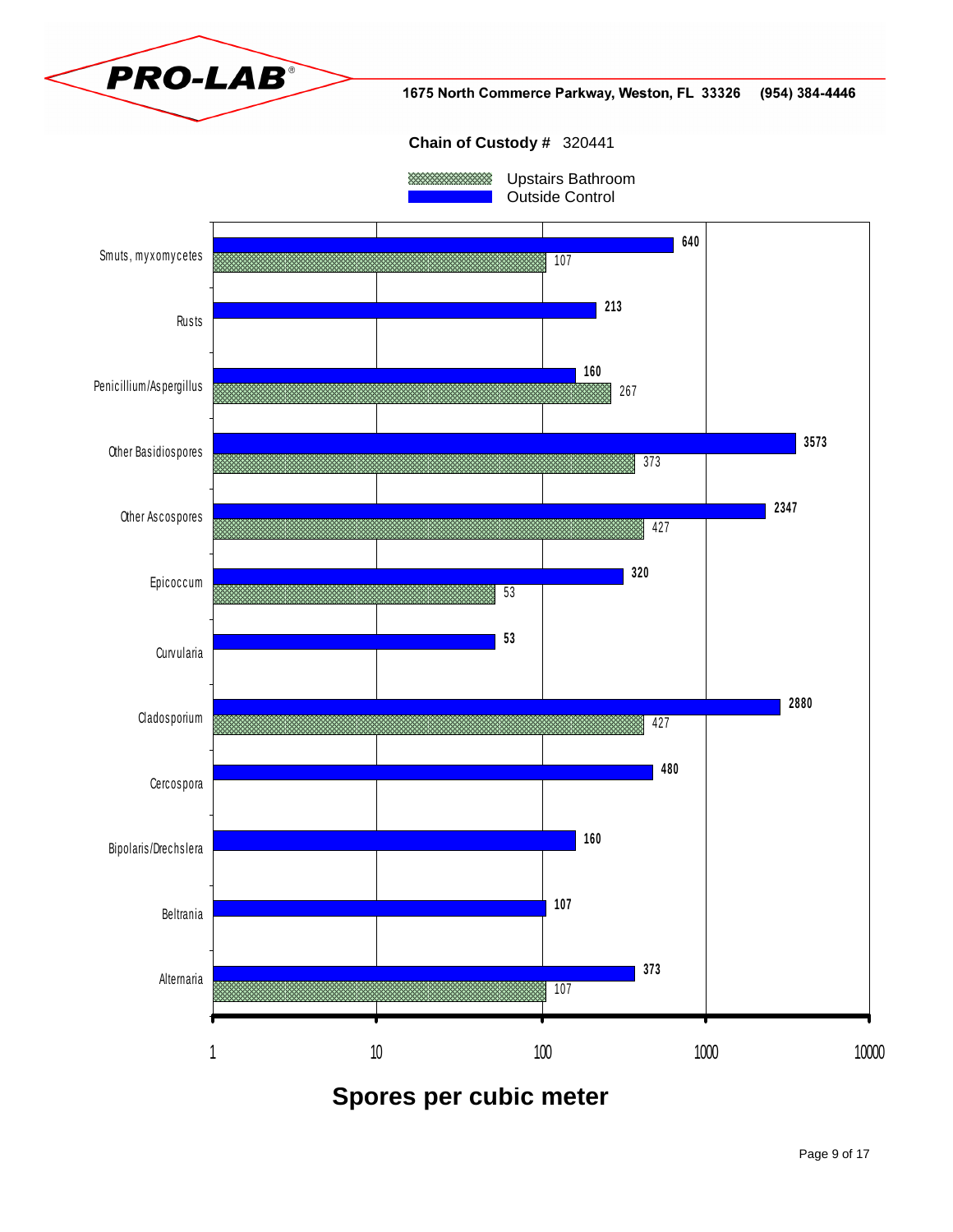

## 1675 North Commerce Parkway, Weston, FL 33326 (954) 384-4446

| <b>Identification</b> | <b>Outdoor Habitat</b>                                                                                                        | <b>Indoor Habitat</b>                                                                                                                                     | <b>Allergic Potential</b>                                                                                                                           | <b>Pathogenicity</b>                                                                                                                        | <b>Toxins Produced</b>                                                    | <b>Comments</b>                                                                                                                                                                                                                                                                                              |
|-----------------------|-------------------------------------------------------------------------------------------------------------------------------|-----------------------------------------------------------------------------------------------------------------------------------------------------------|-----------------------------------------------------------------------------------------------------------------------------------------------------|---------------------------------------------------------------------------------------------------------------------------------------------|---------------------------------------------------------------------------|--------------------------------------------------------------------------------------------------------------------------------------------------------------------------------------------------------------------------------------------------------------------------------------------------------------|
| Alternaria            | One of the most commonly<br>reported airborne spores<br>worldwide; Soil, dead or<br>dying plants, foodstuffs,<br>textiles     | Wallboard paper<br>backing, wood, other<br>various cellulose-<br>containing materials.<br>Common in settled dust<br>on carpets, drapes,<br>textiles, etc. | Common allergen. Type<br>I allergies (hay fever and<br>asthma); Type III<br>hypersensitivty<br>pneumonitis. Common<br>cause of extrinsic<br>asthma. | Alternaria species are<br>emerging as<br>pathogens in<br>immunocompromised<br>persons.                                                      | Dextruxin B, alternariols,<br>altenuenes, altertoxins,<br>tenuazonic acid | Alternaria is<br>commonly found in<br>elevated numbers on<br>wet-intruded building<br>materials and in<br>higher spore numbers<br>in the air with respect<br>to the outside when<br>growth on wet<br>building materials<br>occurs.                                                                           |
| <b>Beltrania</b>      | Grows on dead oak tree<br>leaves and plant material<br>and soil, mostly semi-<br>tropical or mediterranean<br>habitats.       | Not known to grow<br>indoors                                                                                                                              | None known.                                                                                                                                         | Not known.                                                                                                                                  | None known.                                                               |                                                                                                                                                                                                                                                                                                              |
| Bipolaris/Drechslera  | Common everywhere.<br>Frequently associated with<br>grasses, but also found on<br>plant material, decaying<br>food, and soil. |                                                                                                                                                           | Common Type I (hay<br>fever and asthma).<br>fungal sinusitis.                                                                                       | Has been reported as<br>an infrequent agent of<br>phaeohyphomycosis,<br>and keratitis. Mostly<br>affecting<br>immunocompromised<br>persons. | None known.                                                               | This is a group of like-<br>looking spores that<br>include Bipolaris,<br>Drechslera,<br>Exserohilum, and<br>sometimes<br>Helminosporium.<br>They cannot be<br>consistently<br>separated by spore<br>morphology and are<br>thus grouped<br>together. Must be<br>cultured to consistly<br>separate the genera. |
| Cercospora            | Common everywhere,<br>especially growing on<br>leaves.                                                                        | Not known to grow<br>indoors.                                                                                                                             | None known.                                                                                                                                         | None known.                                                                                                                                 | None known.                                                               |                                                                                                                                                                                                                                                                                                              |
| Chaetomium            | Common everywhere<br>growing on dung, dead<br>leaves, wood.                                                                   | Cellulose substrates,<br>especially wallboard and<br>wood.                                                                                                | Type I (hay fever and<br>asthma) allergies.                                                                                                         | Uncommonly seen<br>infecting humans, but<br>some cases have<br>been reported mostly<br>on<br>immunocompromised<br>persons.                  | Produces chaetoglobosins,<br>and rarely<br>sterigomatocystin.             |                                                                                                                                                                                                                                                                                                              |
| Cladosporium          | The most common spore<br>type reported in the air<br>worldwide. Found on dead<br>and dying plant litter, and<br>soil.         | Commonly found on<br>wood and wallboard.<br>Commonly grows on<br>window sills, textiles and<br>foods.                                                     | Type I (hay fever and<br>asthma), Type III<br>(hypersensitivity<br>pneumonitis) allergies.                                                          | Human infection<br>reported to be<br>keratitis, and skin<br>lesions. Other forms<br>of infection rarely<br>reported.                        | Cladosporin, emodin.                                                      | A very common and<br>important allergen<br>source both outdoors<br>and indoors.                                                                                                                                                                                                                              |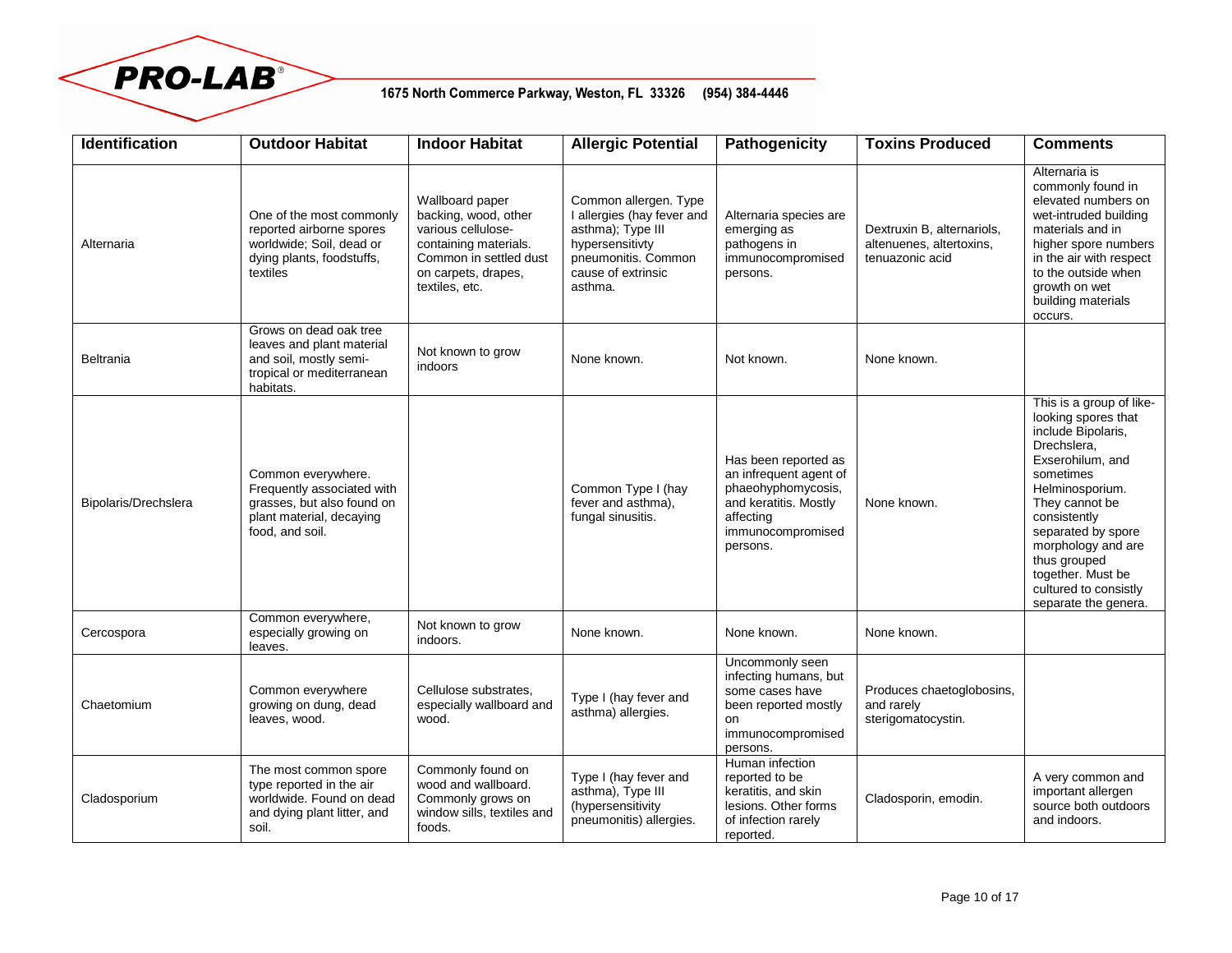

## 1675 North Commerce Parkway, Weston, FL 33326 (954) 384-4446

| <b>Identification</b>   | <b>Outdoor Habitat</b>                                                                                                                                                                                                     | <b>Indoor Habitat</b>                                                                               | <b>Allergic Potential</b>                                                                                        | Pathogenicity                                                                                                                                                                   | <b>Toxins Produced</b>                                                                             | <b>Comments</b>                                                                                                                                                                                                                 |
|-------------------------|----------------------------------------------------------------------------------------------------------------------------------------------------------------------------------------------------------------------------|-----------------------------------------------------------------------------------------------------|------------------------------------------------------------------------------------------------------------------|---------------------------------------------------------------------------------------------------------------------------------------------------------------------------------|----------------------------------------------------------------------------------------------------|---------------------------------------------------------------------------------------------------------------------------------------------------------------------------------------------------------------------------------|
| Curvularia              | Commonly found<br>everywhere on soil and<br>plant debris.                                                                                                                                                                  | Capable of growing on<br>many cellulytic<br>substrates like wallboard<br>and wood.                  | Type I (hay fever and<br>asthma) and common<br>cause of allergenic<br>sinusitis.                                 | Mostly a problem in<br>immunocompromised<br>persons, and a<br>common cause of<br>sinusitis, but has been<br>reported to cause<br>mycetoma,<br>onychomycosis and<br>peritonitis. | None known.                                                                                        |                                                                                                                                                                                                                                 |
| Epicoccum               | Commonly found<br>everywhere. Grows on<br>plant debris, insects and<br>soil.                                                                                                                                               | Capable of growing on<br>several different<br>substrates, notably<br>wallboard and paper.           | Type I (hay fever and<br>asthma) allergies.                                                                      | None known.                                                                                                                                                                     | Epicoraxine A&B, flavipin.                                                                         | Very common in the<br>summer, especially in<br>the midwest and<br>during harvest time.                                                                                                                                          |
| Ascospores              | Common everywhere.<br>Constitutes a large part of<br>the airspora outside. Can<br>reach very high numbers in<br>the air outside during the<br>spring and summer. Can<br>increase in numbers during<br>and after rainfalls. | Very few of this group<br>grow inside. The notable<br>exception is<br>Chaetomium and<br>Ascotricha. | Little known for most of<br>this group of fungi.<br>Dependent on the type<br>(see Chaetomium and<br>Ascotricha). | Not known                                                                                                                                                                       | None known for most of<br>the group (see<br>Chaetomium)                                            |                                                                                                                                                                                                                                 |
| <b>Basidiospores</b>    | Commonly found<br>everywhere, especially in<br>the late summer and fall.                                                                                                                                                   | Not normally found<br>growing indoors. Can<br>grow on wet lumber,<br>especially in<br>crawlspaces.  | Some allergenicity<br>reported. Type I (hay<br>fever, asthma) and Type<br>III (hypersensitivity<br>pneumonitis). | Not known.                                                                                                                                                                      | None known.                                                                                        | Among this group are<br>dry rot fungi Serpula<br>and Poria that are<br>particularly<br>destructive to<br>buildings.                                                                                                             |
| Penicillium/Aspergillus | Common everywhere.<br>Normally found in the air in<br>small amounts in outdoor<br>air. Grows on nearly<br>everything.                                                                                                      | Wetted wallboard, wood,<br>food, leather, etc. Able<br>to grow on many<br>substrates indoors.       | Type I (hay fever and<br>asthma) and Type III<br>(hypersensitivity<br>pneumonitis) allergies.                    | Disease potential is<br>dependant upon<br>which species of<br>Penicillium or<br>Aspergillus is present.                                                                         | Toxin potential is<br>dependant upon which<br>species of Penicillium or<br>Aspergillus is present. | This is a combination<br>group of Penicillium<br>and Aspergillus and is<br>used when only the<br>spores are seen. The<br>spores are so similar<br>that they cannot be<br>reliably separated into<br>their respective<br>genera. |
| Pithomyces              | Commonly seen<br>everywhere growing dead<br>leaves, soil and grasses.                                                                                                                                                      | Not normally found<br>growing indoors,<br>sometimes on<br>wallboard.                                | None known.                                                                                                      | None known.                                                                                                                                                                     | Sporidesmin.                                                                                       |                                                                                                                                                                                                                                 |
| Rusts                   | Common everywhere<br>growing on grasses, trees<br>and other living plants.                                                                                                                                                 | Does not grow indoors.                                                                              | Type I (hay fever and<br>asthma) allergies.                                                                      | None known.                                                                                                                                                                     | None known.                                                                                        | Rust requires a living<br>plant host to complete<br>part of its lifecycle and<br>thus, is not normally<br>found growing indoors<br>except perhaps on an<br>infected house plant.                                                |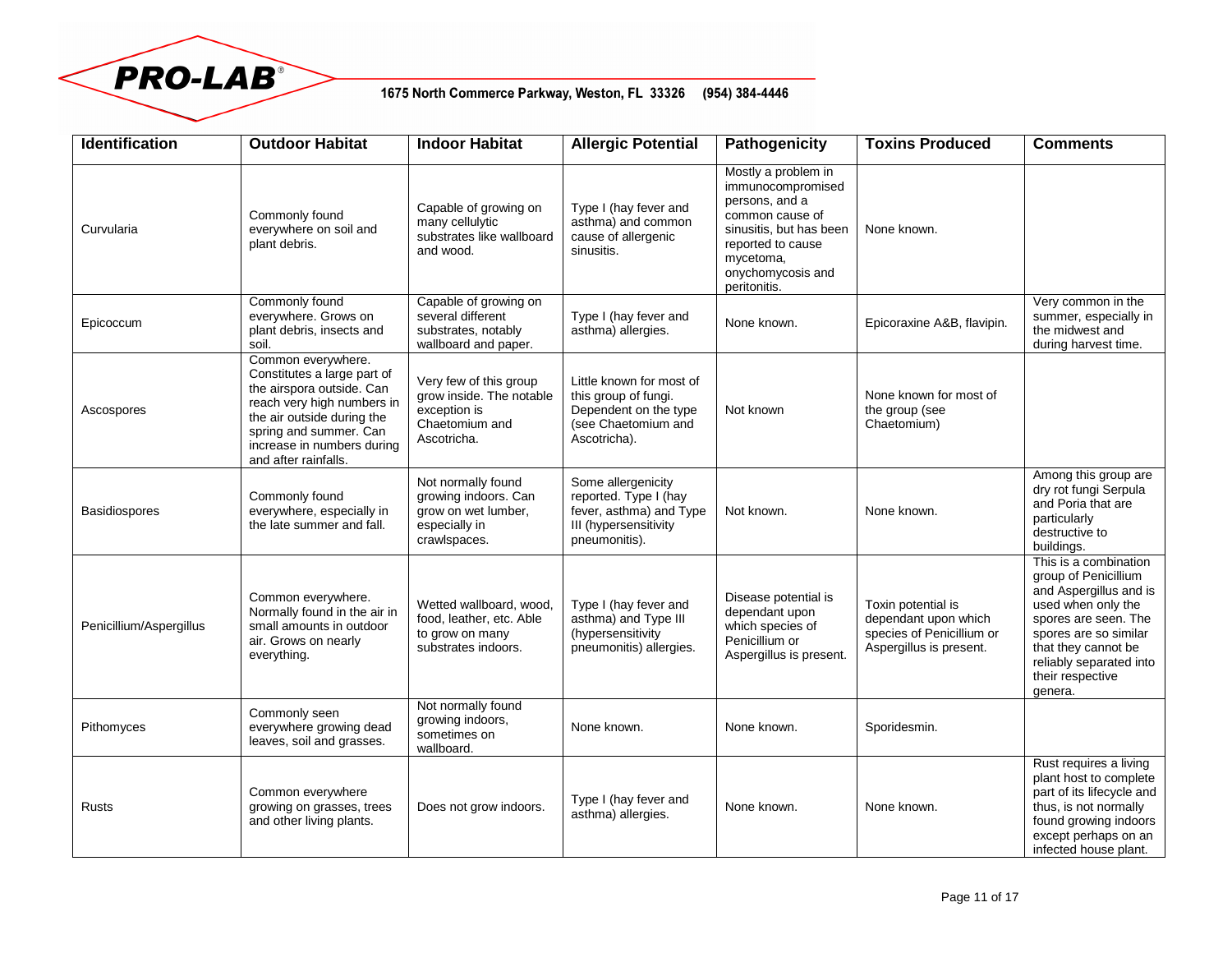

## 1675 North Commerce Parkway, Weston, FL 33326 (954) 384-4446

| <b>Identification</b> | <b>Outdoor Habitat</b>                                                 | <b>Indoor Habitat</b>                                                                                                                                                                                                                 | <b>Allergic Potential</b>                   | Pathogenicity | <b>Toxins Produced</b>                                                                                                                                                                                                                                       | <b>Comments</b>                                                                                                                                                        |
|-----------------------|------------------------------------------------------------------------|---------------------------------------------------------------------------------------------------------------------------------------------------------------------------------------------------------------------------------------|---------------------------------------------|---------------|--------------------------------------------------------------------------------------------------------------------------------------------------------------------------------------------------------------------------------------------------------------|------------------------------------------------------------------------------------------------------------------------------------------------------------------------|
| Smuts, myxomycetes    | Commonly found<br>everywhere, espcially on<br>logs, grasses and weeds. | Smuts don't normally<br>grow indoors, but can<br>occasionally be found on<br>things brought from<br>outside and stored in the<br>house. Myxomycetes<br>can occasionally grow<br>indoors, but need lots of<br>water to be established. | Type I (hay fever and<br>asthma) allergies. | None known.   | None known.                                                                                                                                                                                                                                                  | Smuts and<br>myxomycetes are a<br>combined goup of<br>organisms because<br>their spores look so<br>similar and cannot be<br>reliably distinguished<br>from each other. |
| Stachybotrys          | Common everywhere<br>growing on soil and<br>decaying plant material.   | Wallboards and other<br>paper products that are<br>wetted. Needs high<br>water content of<br>substrate to grow.                                                                                                                       | Type I (hay fever and<br>asthma) allergies. | None known.   | Macrocyclic<br>trichothecenes,<br>stachybotryolacton,<br>cyclosporins, sporidesmin<br>G, satratoxin F, G & H,<br>verrucarin J, roridin.<br>Human toxicosis has been<br>reported and described as<br>burning, itching eyes,<br>throat, and nasal<br>passages. | Wet spored mold that<br>generally must be<br>dried out and<br>disturbed before<br>spores can get into<br>the air.                                                      |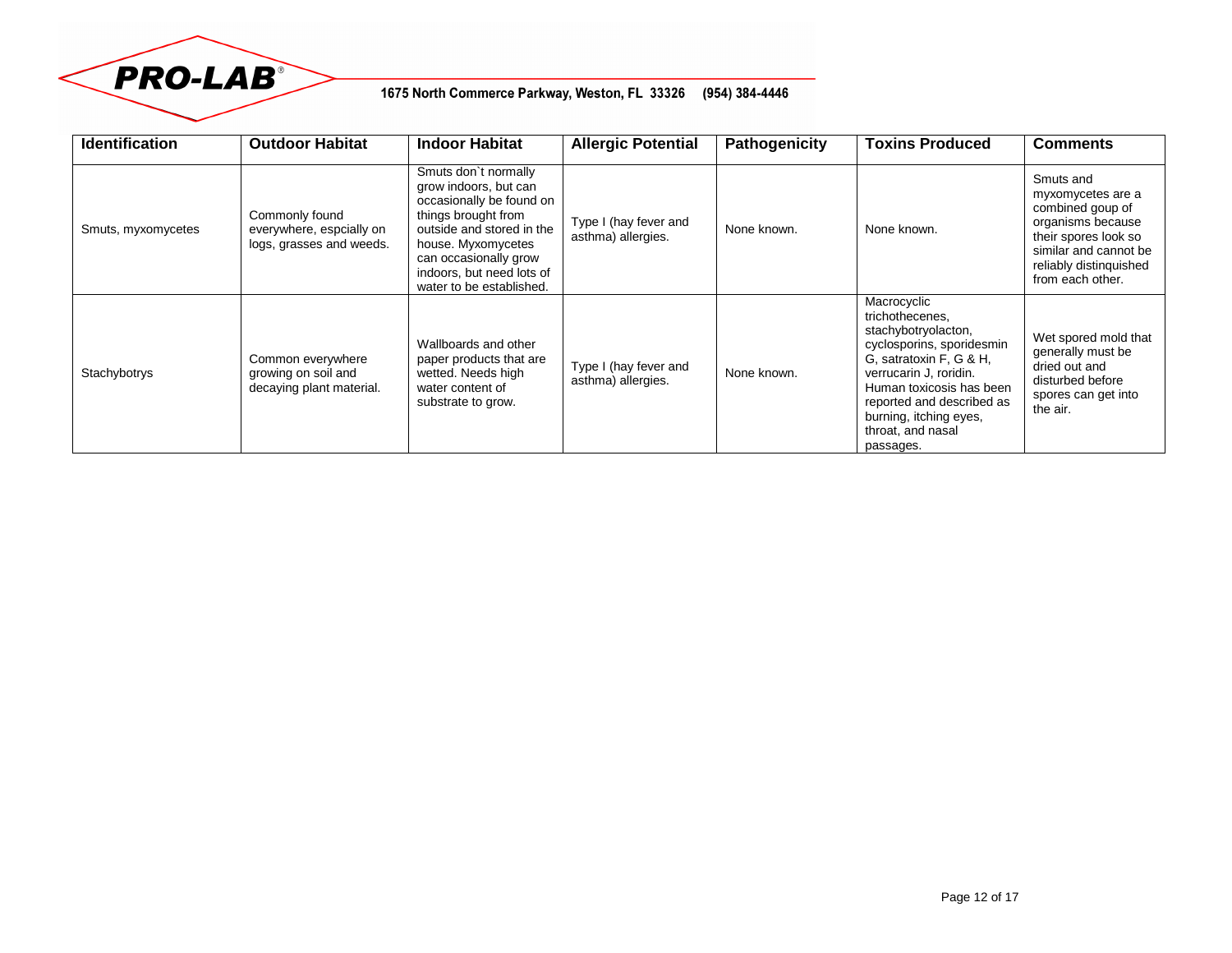

**Prepared for :** YOUR GREAT COMPANY

**Test Address :** HOME OWNER

12346 THIS STREET

PEORIA, IL 55555

# **Indoor Air Quality Testing**

#### **Introduction**

The fungi are a large group of organisms that include mold. In nature, the fungi and mold help breakdown and recycle nutrients in the environment. Mold are the most common type of fungi that grow indoors. Mold are microscopic organisms that live on plants, in the soil, and on animals, in fact almost anywhere food and moisture are available. Mold is everywhere present in the outdoor and normal indoor environments. It is in the air and on surfaces as settled dust. Exposure to mold is inevitable in everyday life. Thus, exposure to mold is considered part of a normal activity for most people. Only environments for which extraordinary preparations have been taken don't have mold present in the air or on surfaces.

#### **Understanding Mold**

Under the right conditions (moisture, organic food, and time) mold will grow, multiply and produce spores. Mold grows throughout the natural as well as the built environment. Mold reproduce by microscopic cells called "spores" that are spread easily through the air. Mold spores are present through the indoor and outdoor air continually. There are mold that can grow on wood, paper, carpet, food, ceiling tiles, dried fish, carpet, or any surface where dust has accumulated. When excessive moisture or water accumulates indoors, mold growth will often occur, particularly if the moisture problem remains undiscovered or un-addressed. There is no practical way to eliminate all mold and their spores in the indoor environment. The way to control indoor mold growth is to control the amount of moisture available to the mold.

Mold growth can become a problem in your home or office where there is sufficient moisture and the right foodstuff is available. The key to preventing mold growth is to prevent all moisture problems. Of course, hidden mold can grow when there is water available behind walls, sinks, floors, etc. Indications of hidden moisture problems are discoloration of ceiling or walls, warped floors or condensation on the windows or walls.

#### **Controlling Moisture**

The most critical step in solving a mold problem is to accurately identify and fix the source(s) of moisture that allowed the growth to occur. In order to prevent mold from growing, it is important that water damaged areas be dried within a 24-48 period. If mold is a problem in the home, the mold must be cleaned up with a mild detergent and the excess water or moisture removed. It is not necessary to try and kill the mold or its spores. There are many common sources of excess moisture that can contribute to indoor mold growth. Some of the primary means of moisture entry into homes and buildings are water leakage (such as roof or plumbing leaks), vapor migration, capillary movement, air infiltration, humidifier use, and inadequate venting of kitchen and bath humidity. The key to controlling moisture is to generally reduce indoor humidity within 35% - 60% (depending what climate you live in) and fix all leaks whatever their cause.

#### **Mold Growth Sources**

If the source of moisture is not easily detected or you have a hidden water leak, mold testing can be helpful. Often a roof leak or a plumbing leak can be identified as the source. The difficulty arises when there is an odor present or when an occupant shows signs of mold exposure but no visible mold can be seen. Excess water intrusion can also lead to dry rot of lumber and cause a serious structural defect in buildings.

#### **Health Related Risks**

Based on the Institute of Medicine and the National Academy of Sciences, dampness and mold in homes is associated with increases in several adverse health effects including cough, upper respiratory symptoms, wheeze, and exacerbation of asthma. Mold and fungi contain many known allergens and toxins that can adversely affect your health. Scientific evidence suggests that the disease of asthma may be more prevalent in damp affected buildings. Dampness and mold in homes, office buildings and schools represent a public health problem. The Institute of Medicine concluded, "When microbial contamination is found, it should be eliminated by means that not only limit the possibility of recurrence but also limit exposure of occupants and persons conducting the remediation".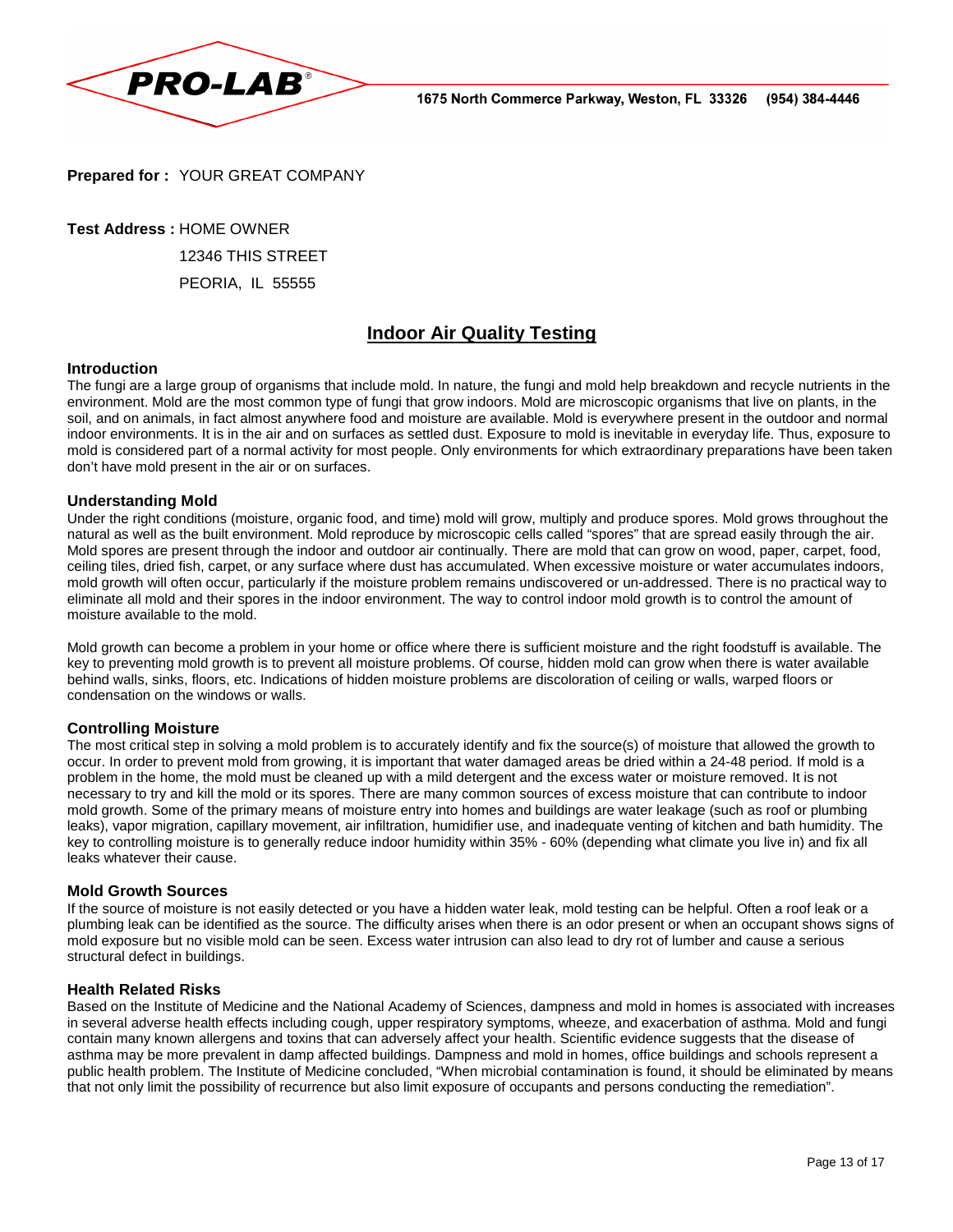



# **Mold Sampling Methods**

The goal of sampling is to learn about the levels of mold growth and amplification in buildings. There are no EPA or OSHA standards for levels of fungi and mold in indoor environments. There are also no standard collection methods. However, several generally accepted collection methods are available to inspectors to study mold (and bacteria) in indoor environments. Comparison with reference samples can be a useful approach. Reference samples are usually taken outdoors and sometimes samples can be taken from "non-complaint" areas. In general, indoor fungal concentrations should be similar to or lower than outdoor levels. High levels of mold only found inside buildings often suggest indoor amplification of the fungi. Furthermore, the detection of water-indicating fungi, even at low levels, may require further evaluation. There are several types of testing methods that can detect the presence of mold. They can be used to find mold spores that are suspended in air, in settled dust, or mold growing on surfaces of building materials and furnishings. There are different methods that can identify types of live mold and dead mold in a sampled environment. Mold spores can be allergenic and toxic even when dead.

All sampled material obtained in the laboratory is analyzed using modern microscopic methods, standard and innovative mycological techniques, analyzed at 630 – 1,000 times magnification.

Testing for mold with an accredited laboratory is the best way to determine if you have mold and what type of mold it is.

## **Surface Sampling Methods**

Surface sampling can be useful for differentiating between mold growth and stains of various kinds. This type of sampling is used to identify the type of mold growth that may be present and help investigate water intrusion. Surface sampling can help the interpretation of building inspections when used correctly. The following are the different types of surface samples that are commonly used to perform a direct examination of a specific location. Spore counts per area are not normally useful.

#### **Tape (or tape-lift)**

These samples are collected using clear adhesive tape or adhesive slide for microscopic examination of suspect stains, settled dust and spores. Tape lifts are an excellent, non-destructive method of sampling. The laboratory is usually able to determine if the there is current of former mold growth or if only normally settled spores were sampled.

#### **Bulk**

This is a destructive test of materials (e.g., settled dust, sections of wallboard, pieces of duct lining, carpet segments, return-air filters, etc.) to determine if they contain or show mold growth. Bulk sampling collects a portion of material small enough to be transported conveniently and handled easily in the laboratory while still representing the material being sampled. A representative sample is taken from the bulk sample and can be cultured for species identification or analyzed using direct microscopy for genus identification. The laboratory is usually able to determine if the there is current of former mold growth or if only normally settled spores were sampled.

#### **Swab**

A sterile cotton or synthetic fiber-tipped swab is used to test an area of suspected mold growth. Samples obtained using this method can be cultured for species identification or analyzed using direct microscopy for genus identification. The laboratory is usually able to determine if the there is current of former mold growth or if only normally settled spores were sampled. Identified spores are generally reported as "present/absent".

#### **Carpet (filter-type) Cassette**

A carpet cassette is used with a portable air pump (flow rate usually doesn't matter) to collect mold, pollen and other particulates. Samples obtained using this method can be cultured for species identification or analyzed using direct microscopy for genus identification. This method is usually used to determine a presence or absence of water-indicating mold in a carpet. The laboratory is usually able to determine if the there is current of former mold growth or if only normally settled spores were sampled.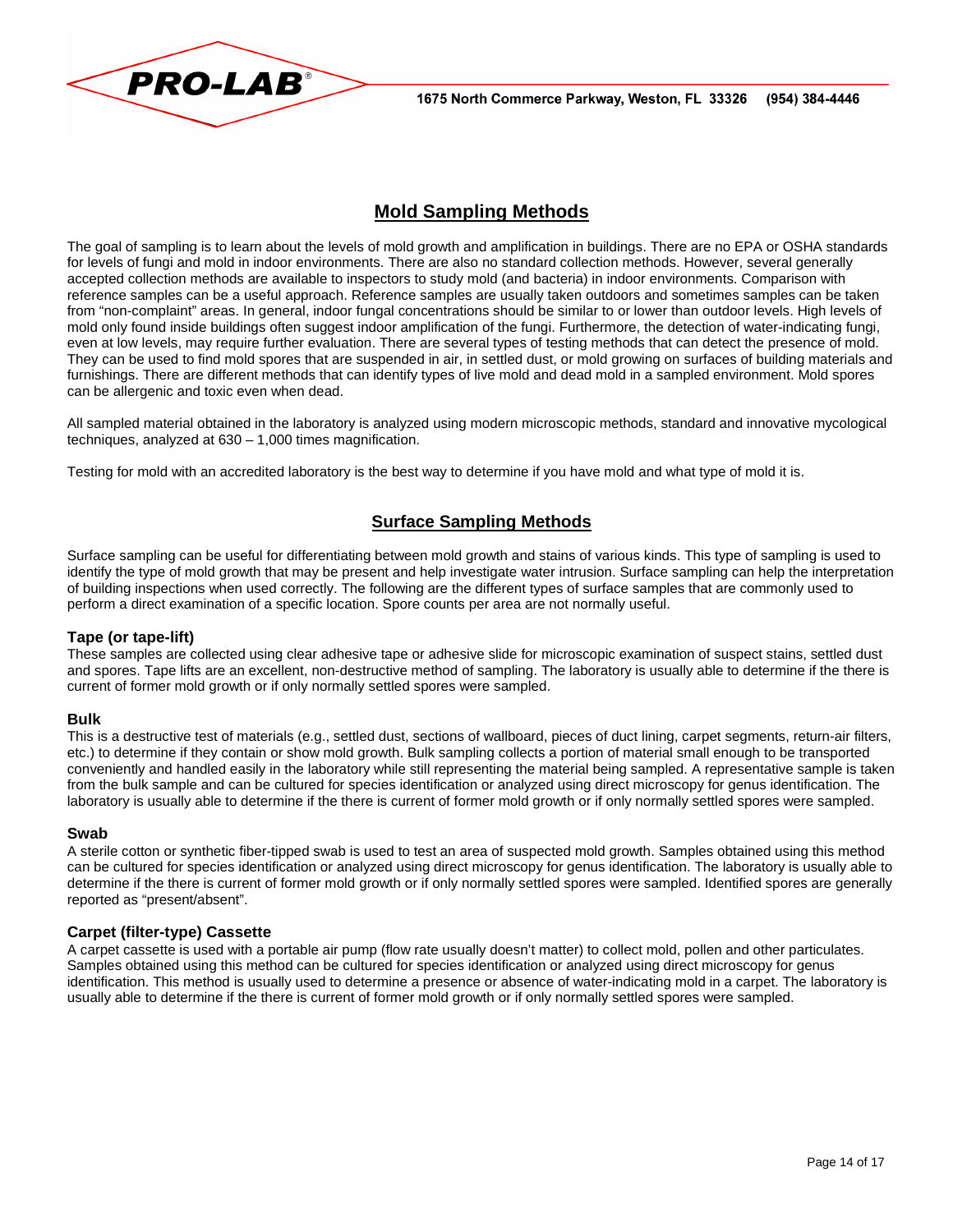

# **Air Sampling Methods**

Air samples are possibly the most common type of environmental sample that investigators collect to study bioaerosols (mold, pollen, particulates). The physics of removing particles from the air and the general principles of good sample collection apply to all airborne materials, whether biological or other origin. Therefore, many of the basic principles investigators use to identify and quantify other airborne particulate matter can be adapted to bioaerosol sampling. Common to all aerosol samplers is consideration of collection efficiency. The following are the two most common forms of air sampling methods.

#### **"Non-Viable Methods"** (The Laboratory results are reported in "spores per cubic meter (sp/m3)

#### **Z5 Cassette**

The Z<sup>5</sup> spore trap is used with a portable air pump (5 liters/minute for 1 to 5 minutes) to rapidly collect airborne aerosols including mold, pollen and other airborne particulates. Air is drawn through a small slit at the top of the cassette and spores are trapped on a sticky surface on a small glass slide inside the cassette. They are efficient at collecting spores as small as 1µm.

#### **Micro5 Cassette**

The Micro5 Microcell spore trap cassette is used with a portable air pump (5 liters/minute for 1 to 5 minutes) to collect airborne aerosols including mold, pollen and other airborne particulates. Air is drawn through a small circular hole at the top of the cassette and spores are trapped on a sticky coated glass slide inside the cassette. They are efficient at collecting spores as small as 0.8µm.

#### **Air-O-Cell Cassette**

The Air-O-Cell spore trap cassette is used with a portable air pump (15 liters/minute for 1 to 10 minutes) to collect airborne aerosols including mold, pollen and other airborne particulates. Air is drawn through a small opening at the top of the cassette and spores are trapped on a sticky coated glass slide inside the cassette. These cassettes are efficient at collecting spores as small as 2.6µm.

#### **Allergenco-D Cassette**

The Allergenco-D spore trap cassette is used with a portable air pump (15 liters/minute for 1 to 10 minutes) to collect airborne aerosols including mold, pollen and other airborne particulates. Air is drawn through a small opening at the top of the cassette and spores are trapped on a sticky coated glass slide inside the cassette. These cassettes are efficient at collecting spores as small as 1.7µm.

**"Viable Methods"** (The Laboratory results are reported in "colony forming units per cubic meter (CFU/m3)

#### **Agar Impaction Plates**

The agar impaction plates are used with a portable air pump (28.3 liters/minute for 1 to 3 minutes) to collect airborne mold. This is called "viable sampling" because it only grows what is alive at the time of testing. Air is drawn through a 200-400 holes at the top of the impactor and spores are trapped in the agar media. The agar plate should be shipped to the laboratory immediately or kept cool until it can be shipped. These cassettes are 90% efficient at collecting spores as small as 0.7µm. The laboratory results are reported in "colony forming units per cubic meter (CFU/m $^3$ )".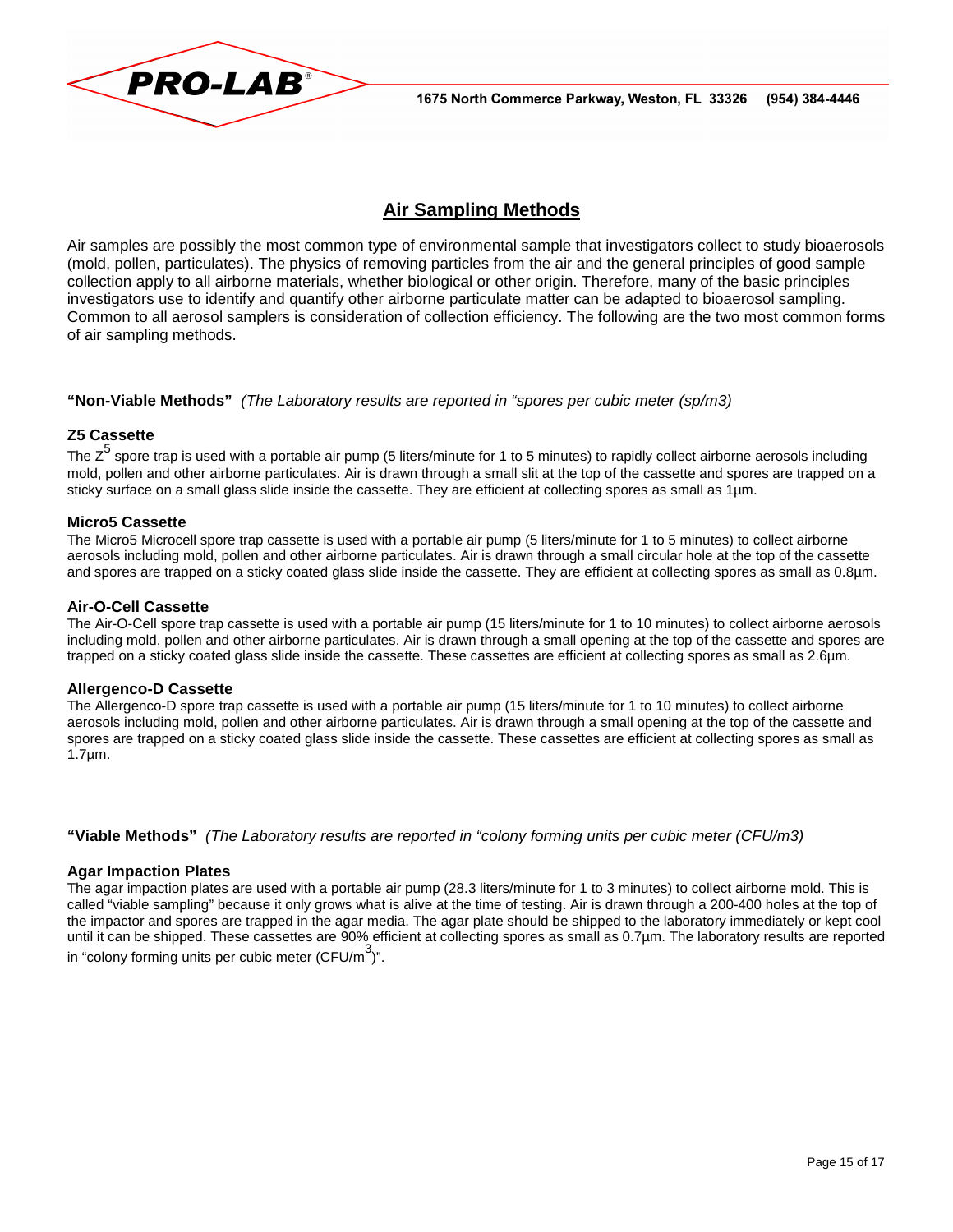

# **Data Interpretation**

Information (data) on mold in buildings can consist of the simple observation of fungal growth on a wall, analytical measurements from hundreds of environmental samples, or the results of a survey of building occupants with and without particular building-related conditions. Data interpretation is the process whereby investigators make decisions on (a) the relevance to human exposure of environmental observations and measurements, (b) the strength of associations between exposure and health status, and (c) the probability of current or future risks. These interpretation steps are followed by decisions on what measures can be taken to interrupt exposure and prevent future problems.

#### **Remediation of Mold**

Prevention of mold growth indoors is only possible if the factors that allow it to grow are identified and controlled. When prevention has failed and visible growth has occurred in a home or building, remediation and/or restoration may be required. The extent of the mold growth will determine the scope of the remediation required. The goal of remediation is to remove or clean mold-damaged material using work practices that protect occupants by controlling the dispersion of mold from the work area and protect the workers from exposure to mold. You should consult a professional when contemplating fixing a large area of mold growth. Generally, remediation requires (a) removal of porous materials showing extensive microbial growth, (b) physical removal of surface microbial growth on non-porous materials to typical background levels, and (c) reduction of moisture to levels that do not support microbial growth. Identification of the conditions that contributed to microbial proliferation in a home or building is the most important step in remediation. No effective control strategy can be implemented without a clear understanding of the events or building dynamics responsible for microbial growth. Following the completion of the remediation process, mold testing should be performed to obtain clearance.

#### **Symptoms of Mold Exposure**

The most common symptoms of mold exposure are runny nose, eye irritation, cough, congestion, and aggravation of asthma. Individuals with persistent health problems that appear to be related to mold or other types of air quality contaminant exposure should see their physicians for a referral to specialists who are trained in occupational/environmental medicine or related specialties and are knowledgeable about these types of exposures. Decisions about removing individuals from an affected area must be based on the results of such medical evaluation. Mold is naturally present in outdoor environments and we share the same air between the indoor and outdoor, it is impossible to eliminate all mold spores indoors.

#### **Ten Things You Should Know About Mold**

- 1) Potential health effects and symptoms associated with mold exposures include allergic reactions, asthma, and other respiratory problems.
- 2) There is no practical way to completely eliminate mold and mold spores in the indoor environment. The way to control indoor mold growth is to control moisture.
- 3) If mold is a problem in your home or building, you must clean up the mold and eliminate sources of moisture.
- 4) To prevent mold growth any source of a water problem or leak must be repaired.
- 5) Indoor humidity must be reduced (generally below 60%) to reduce the chances of mold growth by: adequately venting bathrooms, dryers, and other moisture-generating sources to the outside; using air conditioners and de-humidifiers; increasing ventilation; and using exhaust fans whenever cooking, dishwashing and cleaning.
- 6) Clean and dry any damp or wet building materials and furnishings within 24-48 hours to prevent mold growth.
- 7) Clean mold off of hard surfaces with water and detergent and dry completely.
- 8) Prevent condensation: reduce the potential for condensation on cold surfaces (e.g., windows, piping, exterior walls, roof, or floors) by adding insulation.
- 9) In areas where there is a perpetual moisture problem on the floor, do not install carpeting
- 10) Mold can be found almost anywhere. Mold can grow on wood, paper, carpet, foods; almost anything can support some mold growth provided there is moisture, time to grow and food to eat.